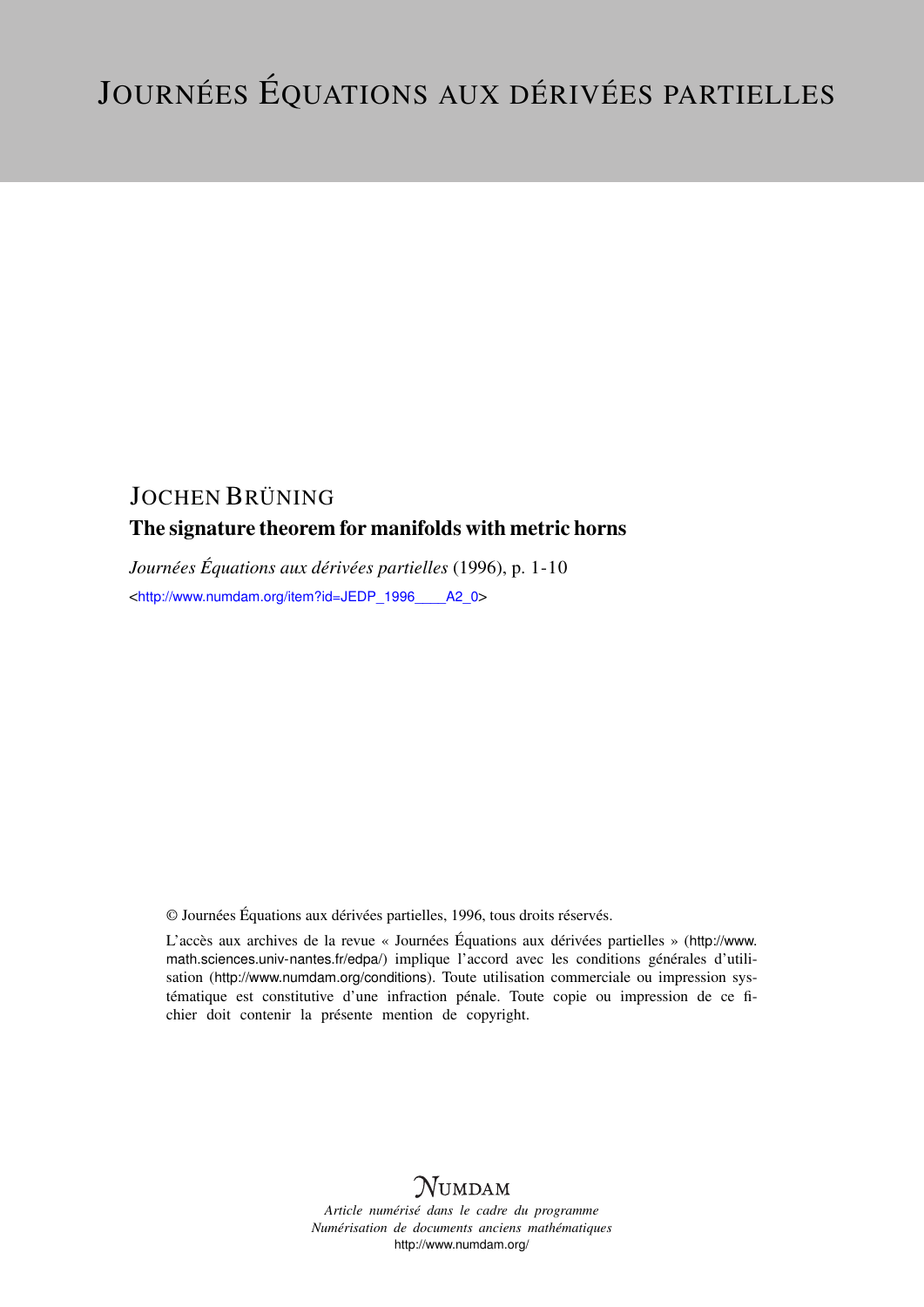# **The Signature Theorem for Manifolds with Metric Horns**

Jochen Briining Institut für Mathematik Humboldt-Universitat zu Berlin

#### **1. The results**

The spectral analysis of geometric operators on compact Riemannian manifolds is a highly developed subject. In the last 15 years there has been increasing interest in extending the more successful parts of the theory to spaces with singularities. Usually, one deals with compact metric spaces which contain a Riemannian manifold, M, as a dense open subset. Then *M* can be decomposed as

$$
M = M_1 \cup U \tag{1.1}
$$

where  $M_1$  (the *regular part*) is a compact Riemannian manifold with boundary,  $N$ , and *U* (the *singular part*) is open with  $N = \partial U$ . In the present discussion, the most prominent class of singular spaces are those with conic singularities in which case we assume that, as a manifold

$$
U = (0, \varepsilon_0) \times N, \qquad 0 < \varepsilon_0 \le 1,\tag{1.2a}
$$

equipped with the metric

$$
g = dx^2 \oplus x^2 g_N. \tag{1.2b}
$$

Here x is the natural coordinate in  $(0, \varepsilon_0)$  and  $g_N$  is a smooth metric on N. Contributions to spectral analysis on these spaces may be found eg. in [Chl], [Ch2], [BS1], [BS2].

Natural examples of singular spaces arise eg. from projective varieties contained in some  $\mathbb{C}P^N$ , equipped with the Fubini-Study metric. Looking at the metric near isolated singularities one discovers, alas, structures which are far more complicated than conic singularities. To bridge the frustratingly wide gap seems, as of today, still rather hopeless. All we can offer here is a modest first step: we will, instead of (1.2b), allow metrics of the form

$$
g_{\alpha} := dx^2 \oplus x^{2\alpha} g_N, \qquad \alpha \ge 1. \tag{1.2c}
$$

In the context at hand, Cheeger [Ch3] was apparently the first to study such spaces, he called them "manifolds with metric horns". The main concern of [Ch3] is the

II-l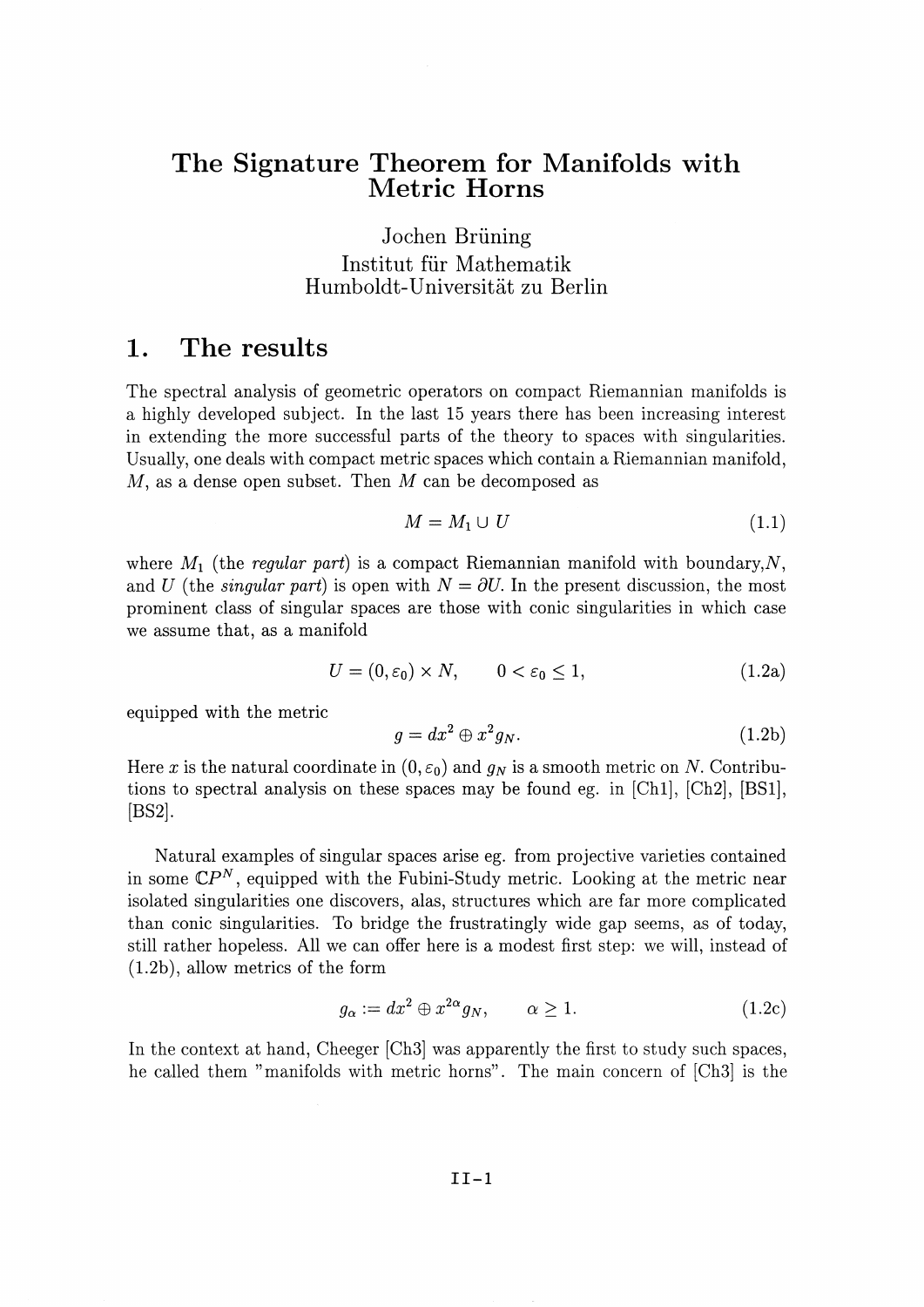$L^2$ -Hodge theory, whereas Peyerimhoff and Lesch [P],[LP] studied index problems for geometric operators on these spaces by extendending methods of regular singular analysis as developed by Briining and Seeley for conic singularities [BS1], [BS2]. They did not succeed, however, in proving a Signature Theorem; this we will do here.

To be more specific, we introduce the signature operator on an oriented manifold, M, with metric horns: let  $m = \dim M$  be even and consider on  $\Omega_0(M)$ , the space of compactly supported smooth forms, the operator

$$
D := d + \delta. \tag{1.3}
$$

Then *D* anticommutes with the involution

$$
\omega_M := \sqrt{-1}^{[\frac{m+1}{2}]} c(e_1) \dots c(e_m), \tag{1.4}
$$

given by the complex volume element of M, where  $(e_i)_1^m$  is a local oriented and orthonormal frame for  $TM$  and " $c$ " denotes Clifford multiplication. More precisely, if  $\flat : TM \to T^*M$  denotes the "musical" isomorphism (with inverse #) then, for  $\eta \in \Omega_0(M),$ 

$$
c(e_i)\eta = e_i^{\flat} \wedge \eta - e_i \sqcup \eta.
$$

Thus, we optain a splitting  $\Omega_0(M) = \Omega_0^+(M) \oplus \Omega_0^-(M)$  and

$$
D=\left(\begin{array}{cc} 0 & D_- \\ D_+ & 0 \end{array}\right),
$$

defining  $D_S := D_+$  as the *signature operator* on M.

The first question that we encounter concerns the existence and uniqueness of self-adjoint extension of D anticommuting with  $\omega$  or, equivalently, the existence of closed extensions of *Ds'*

**Lemma 1.1** ([PL, Thm. 42) *Ds has a unique closed extension which is a Fredholm operator.* D is essentially self-adjoint on  $\Omega_0(M)$ .

We identify D and  $D_+$  with their closed extensions. It follows that both  $D^*_{+}D_{+}$  and  $D_+D_+^*$  coincide with their Friedrichs extensions on  $\Omega_0(M)$ . Thus, we obtain as usual

$$
\text{ind } D_S = \text{tr}_{L^2(\wedge^* M)} \left[ \omega e^{-tD^2} \right], \quad t > 0,
$$
\n(1.5)

and we can take (1.5) as the basis to prove an index formula for  $D_{+}$ . The main tool in the proof is the asymptotic expansion of the function

$$
I_l(t) := \text{tr}_{L^2(\wedge^* M)} \left[ \omega^l e^{-tD^2} \right] \tag{1.6}
$$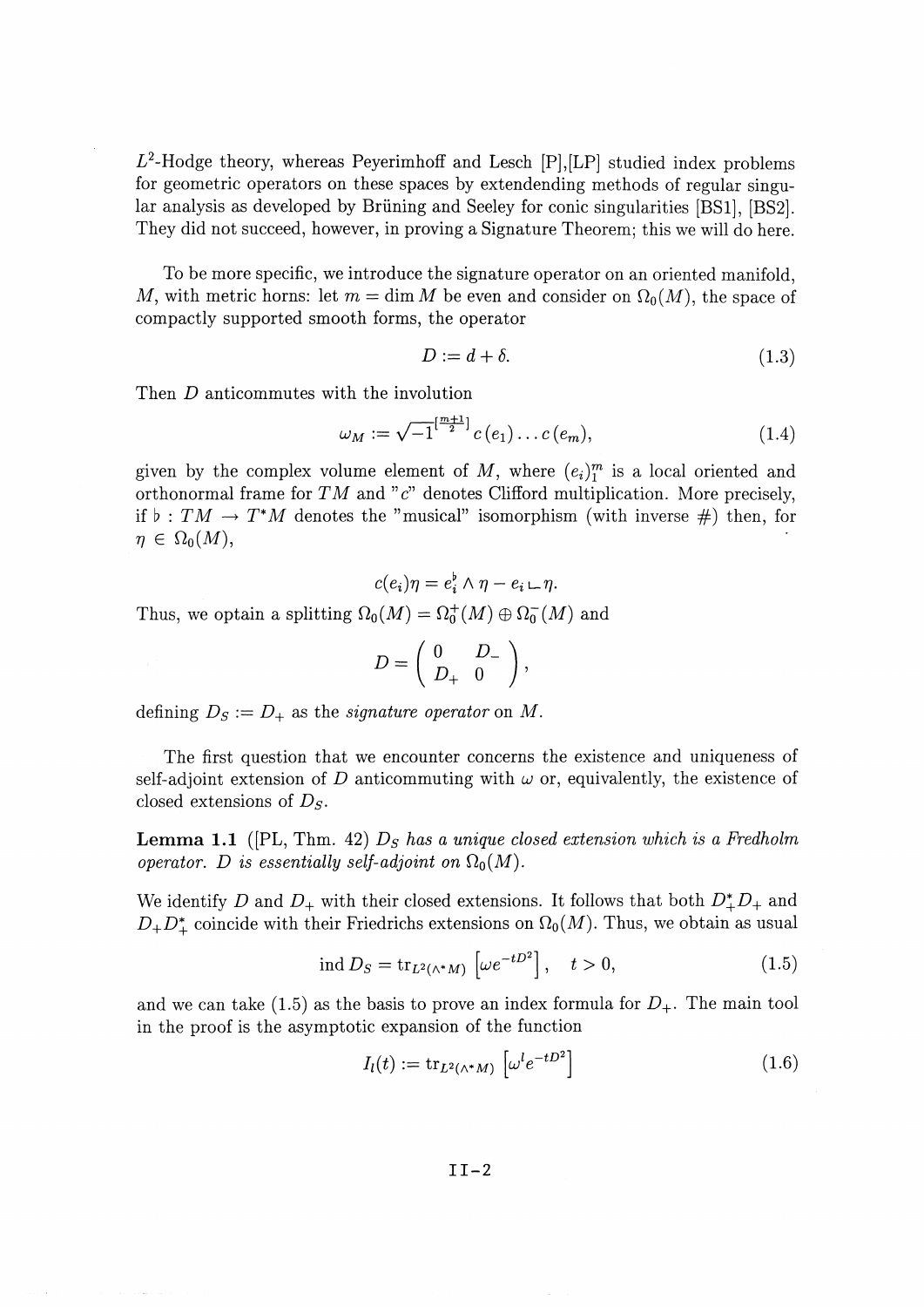as  $t \to 0^+$ , for  $l = 0,1$ . Such an expansion has been announced by Callias [Ca] in the most simple case of the scalar operator,  $T_{\alpha}$ , which is the Friedrichs extension in  $L^2(I\!\! R_+)$  of

$$
-\partial_x^2 + x^{-2\alpha}, \quad \alpha \ge 1,\tag{1.7}
$$

with domain  $C_0^{\infty}(0,\infty)$ . The complicated details of Callias' proof have not yet appeared, as far as we know. Moreover, his proof does not seem to provide good insight into the mechanism that creates the powers of *t* and log *t* figuring in the asymptotic expansion. We will show that the problem fits nicely into the framework of regular singular analysis. In fact, the asymptotic expansion will result from a natural generalisation of the Singular Asymptotics Lemma (SAL) in [BS3]. Thus, as Callias correctly though somewhat mysteriously remarks, manifolds with metric horns can be well understood from the point of view of "conical" analysis!

The main results of this note read as follows.

**Theorem 1.2** For  $l = 0, 1$  there are asymptotic expansions

$$
I_l(t) \underset{t \to 0+}{\sim} \sum_{j \ge 0} a_j^l t^{j-m/2} + \sum_{j \ge 0} b_j^l t^{(1+j\beta)/2\alpha} + \sum_{\substack{k_1, k_2 \in \mathbb{Z}_+ \\ m/2 - j + 1 = k_1 + k_2 \beta}} c_{j \, k_1 k_2}^l t^{j-m/2} \log t. \tag{1.8}
$$

**Theorem 1.3**

$$
\text{ind } D_S = \int\limits_M L(M) - \frac{1}{2} \eta(N). \tag{1.9}
$$

*Here*  $L(M)$  *denotes the Hirzebruch L-form, and*  $\eta(N)$  *the*  $\eta$ *-invariant of the "odd signature operator^ given by*

$$
D_N := \omega_N (d_N + \delta_N) \tag{1.10}
$$

*on*  $\Omega(N)$ .

Both theorems are known in the conic case so we will assume

$$
\alpha = 1 + \beta, \quad \beta > 0,\tag{1.11}
$$

in what follows.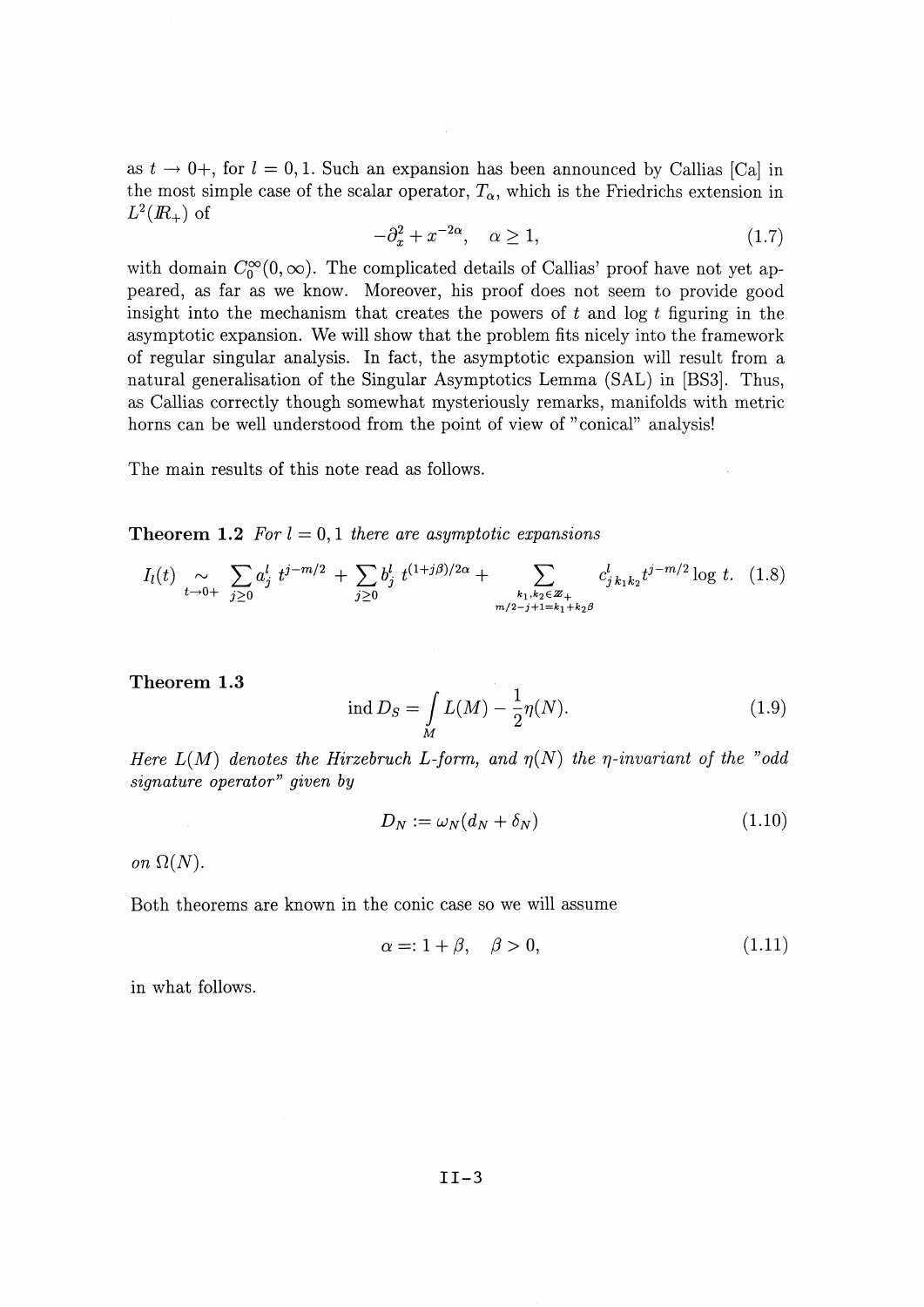# 2. Proof of Theorem *1.2*

The proof of this result can only be sketched here, the full details will appear elsewhere.

We begin with a suitable representation of *D* on *U.* It proceeds by separation of variables as in the conic case; the details have been worked out in [LP, Sec. 2].

**Lemma 2.1** On  $\Omega_0(N)$ , D is unitarily equivalent to the operator

$$
\tilde{D} := \gamma \partial_x + \tau x^{-\alpha} S(x) \tag{2.1}
$$

 $acting on C_0^{\infty}((0, \varepsilon_0), Z^2 \otimes \Omega(N)).$  *Here* 

$$
\gamma = \left(\begin{array}{cc} 0 & -1 \\ 1 & 0 \end{array}\right), \qquad \tau = \left(\begin{array}{cc} 0 & 1 \\ 1 & 0 \end{array}\right), \tag{2.2}
$$

*and, with*  $D_N$  *in* (1.10),

$$
S(x) = DN + \alpha x^{\alpha - 1} \text{diag}(b_j) =: DN + \alpha x^{\alpha - 1} S_1,
$$
  

$$
b_j = n/2 - j, n = \text{dim } N = m - 1.
$$

*Moreover, under this equivalence,*  $\omega_M$  *corresponds to* 

$$
\tilde{\omega} := \left(\begin{array}{cc} 1 & 0 \\ 0 & -1 \end{array}\right). \tag{2.3}
$$

From Lemma 2.1, it is easy to compute that

$$
\tilde{D}^{2} = -\partial_{x}^{2} + x^{-2\alpha} \{ D_{N}^{2} + x^{\beta} (\omega (\delta_{N} - d_{N}) - \alpha \tilde{\omega} D_{N}) + x^{2\beta} (\alpha^{2} S_{1}^{2} + \tilde{\omega} \alpha (2\alpha - 1) S_{1}) \}=: -\partial_{x}^{2} + x^{-2\alpha} \{ D_{N}^{2} + x^{\beta} \tilde{D}_{N} + x^{2\beta} \tilde{S}_{1} \}=: -\partial_{x}^{2} + x^{-2\alpha} A_{S}(x^{\beta}). \tag{2.4}
$$

We extend the operator function  $A_s(x)$  smoothly to  $(0, \infty)$  in such a way that

$$
A_S(x) = D_N^2 + f(x)\tilde{D}_N + f(x)^2\tilde{S}_1,
$$

with  $f(x) = x$  in  $(0, \varepsilon_0]$ ,  $f(x) \ge 0$  and smooth for  $x > 0$ , and  $f(x) = 0$  for  $x \ge 2\varepsilon_0$ . Thus  $\tilde{D}^2$  can be regarded as an operator in  $L^2(R_+, \mathcal{C}^2 \otimes L^2(\wedge^* N)) =: L^2(R_+, \mathcal{C}^2 \otimes H)$ with domain  $C_0^{\infty}((0, \infty), \mathbb{C}^2 \otimes \Omega(N))$ . By abuse of notation, we denote by  $\tilde{D}^2$  also the Friedrichs extension of this operator. Then, by Lemma 1.1, the explicit construction of the unitary equivalence in Lemma 2.1, and standard comparison arguments (as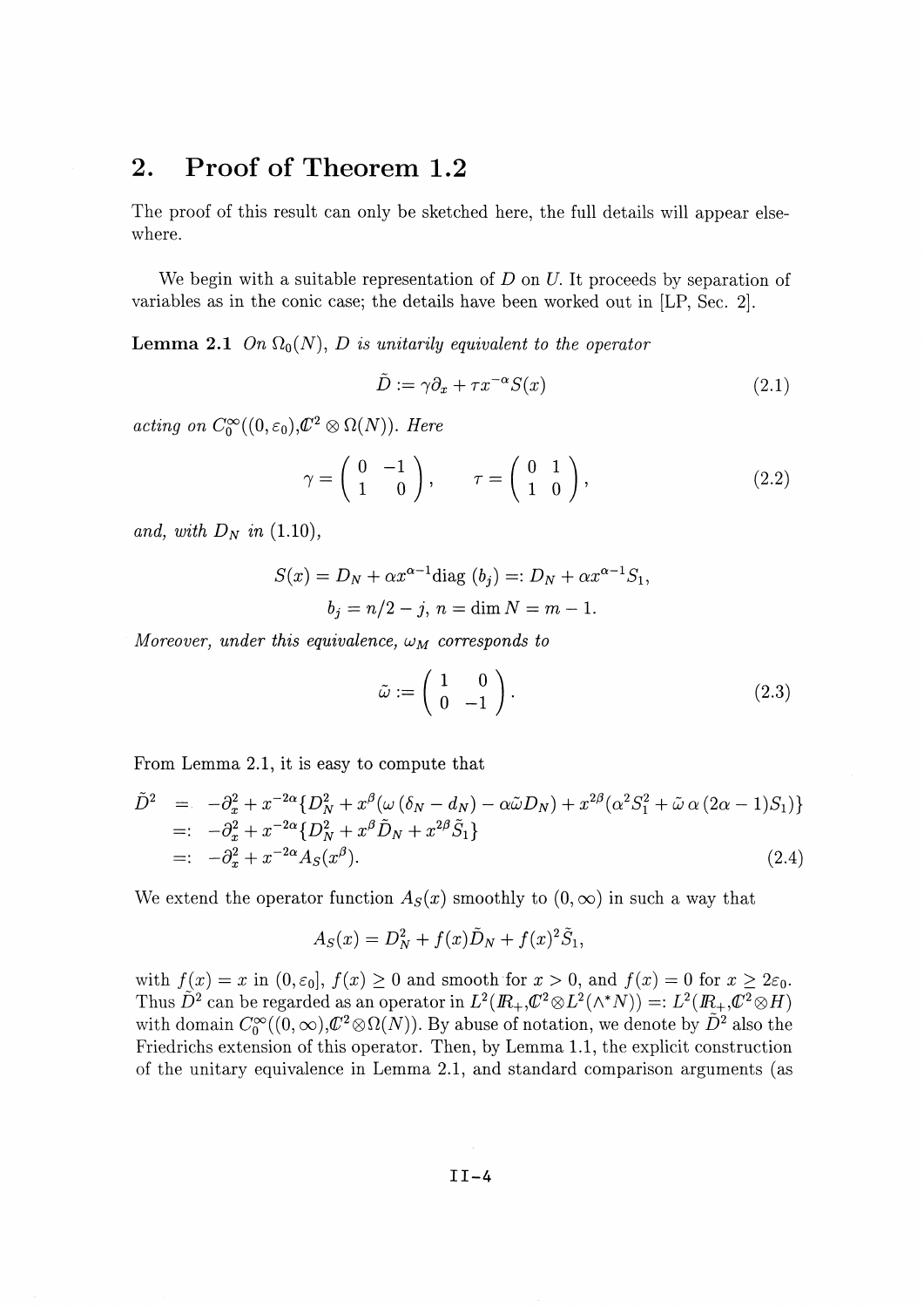explained in great generality eg. in [B2, Sec.4] we see that for  $\phi \in C_0^{\infty}(-\varepsilon_0, \varepsilon_0)$  with  $\phi = 1$  near 0

$$
\text{tr}_{L^2(R_+\mathcal{L}^2\otimes H)}\left[\phi\tilde{\omega}^l e^{-t\tilde{D}^2}\right] \sim \text{tr}_{L^2(\wedge^*M)}\left[\phi\circ\pi_1\omega_M^l e^{-tD^2}\right],\tag{2.5}
$$

 $l = 0, 1, \pi_1 : U \to (0, \varepsilon_0)$  the canonical projection. Since the expansion in the interior is well known, we have reduced the problem to an expansion problem for operator valued Sturm-Liouville equations of the type (2.4); this is, of course, the heart of the analysis.

Specifically, we will work with the same abstract framework as in [Bl]. Thus we assume

the family 
$$
(A_S(x))_{x\geq 0}
$$
 satisfies the assumptions  
(1.2) through (1.6) of [B1]. (2.6)

The expansion result (loc. cit. Thm. 2.1) yields the short time asymptotics for the operator heat kernel in the commutative case. This does not apply to the family  $(A_S(x))_{x>0}$  in (2.4); instead we use

for some 
$$
\gamma \in [0, 2)
$$
,  $[A_S(x_1), A_S(x_2)] A_S(x_3)^{-\gamma}$   
extends to a bounded operator in  $\mathbb{C}^2 \otimes H$ ,  
with uniform norm bound for  $x, x_2, x_3 \ge 0$ . (2.7)

Next we conclude by local analysis as in [BS1, Sec.4] that  $\phi e^{-tT}$  is trace class. Hence the Trace Lemma [BS1, Appendix] implies the existence of an operator heat kernel with values in the trace class of *K* and the identity

$$
\operatorname{tr}_{L^2(R_+,K)}\left[\phi B e^{-tT}\right] = \int\limits_0^\infty \phi(x) \operatorname{tr}_K\left[Be^{-tT}(x,x)\right] dx,\tag{2.8}
$$

for any  $B \in \mathcal{L}(K)$ . To analyze this, we now use the same scaling as in the conic case i.e. we introduce the unitary operator

$$
U_z f(x) := z^{1/2} f(zx), \ f \in L^2(\mathbb{R}_+, K), \quad x, z > 0.
$$
 (2.9)

 $U_z$  maps  $C_0^{\infty}((0,\infty), K_1)$  and  $D(T)$  into itself, and we copute

$$
z^{2}U_{z}\tau U_{z}^{*} = -\partial_{x}^{2} + z^{-2\beta}x^{-2\alpha}A(zx) =: \tau_{z}.
$$
 (2.10)

Denoting by  $T_z$  the Friedrichs extension of  $\tau_z$ , we obtain the analogue of (2.10) for *Tz* hence

$$
U_z e^{-tz^2} U_z^* = e^{-tT_z}, \t\t(2.11a)
$$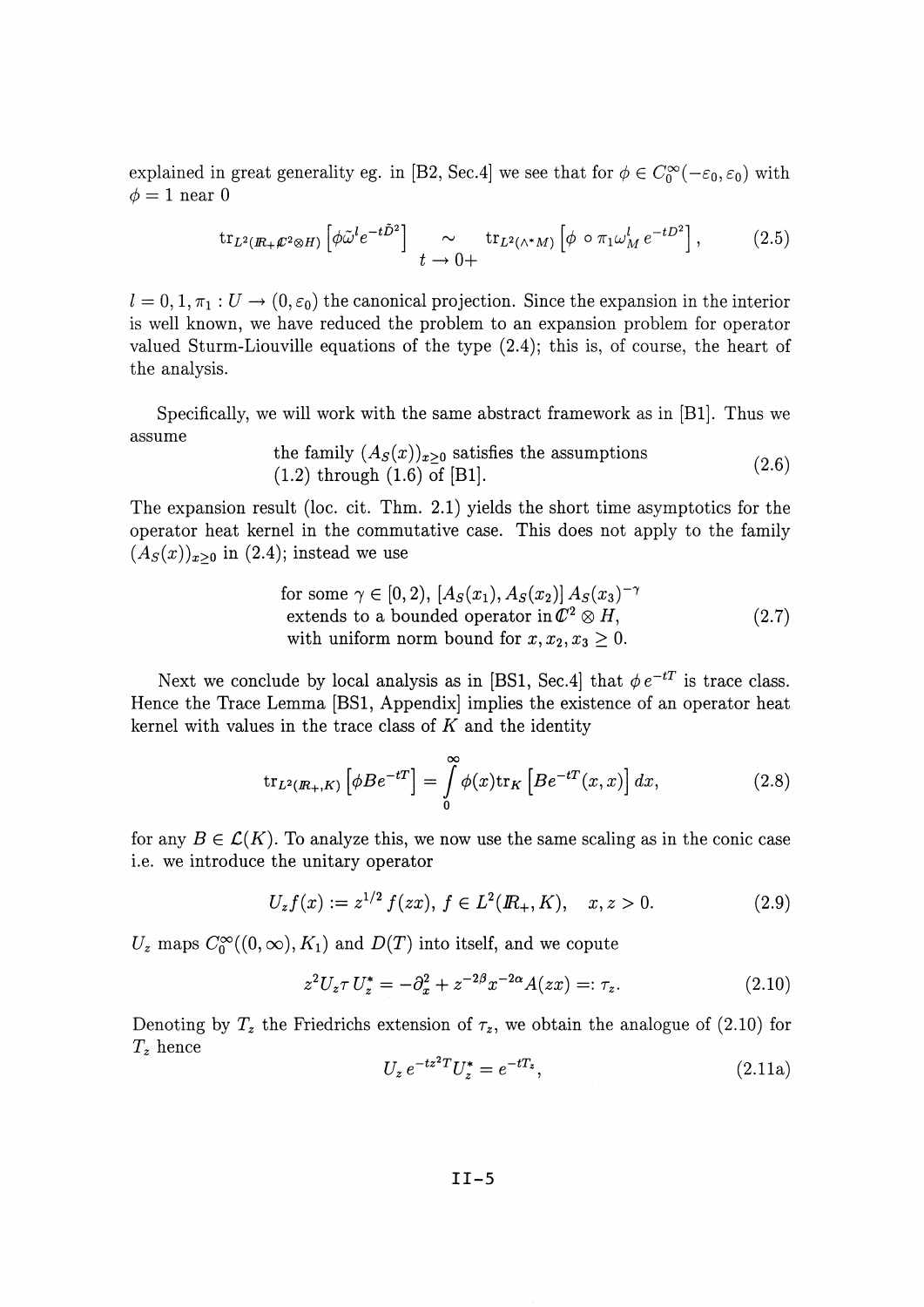and for the kernel

$$
e^{-tT}(x_1, x_2) = z^{-1}e^{-t/z^2T_z}(x_1/z, x_2/z).
$$
 (2.11b)

Using this in (2.8), we arrive at

$$
\operatorname{tr}_{L^2(\mathbb{R}_+,K)}\left[\phi B e^{-tT}\right] = \int\limits_0^\infty \phi(x) \operatorname{tr}_K\left[Be^{-t/x^2\,Tx}\left(1,1\right)\right] \frac{dx}{x}.\tag{2.12}
$$

The main obstacle to obtain the expansion of this integral by the SAL, as in the conic case, is the singularity  $z^{-2\beta}$  in (2.10), created by the scaling. To avoid it we put  $t := \zeta^{-2\alpha}$  and rewrite the integrand in (2.12) as

$$
x^{-1}\phi(x)\text{tr}_K\left[Be^{-(t/x^{2\alpha})x^{2\beta}T_x}(1,1)\right]
$$
  
=  $x^{-1}\phi(x)\text{tr}_K\left[Be^{-(\zeta x)^{-1/2\alpha}x^{2\beta}T_x}(1,1)\right]$   
=:  $\sigma(x, x^{\beta}, \zeta x).$  (2.13)

The next technical difficulty consists in the fact that  $\sigma$  is not a smooth function of  $x \in \mathbb{R}_+$ . But it depends smoothly on the two variables  $y_1 = x$  and  $y_2 = x^{\beta}$  in  $\mathbb{R}^2_+$ so we can apply the following extension of the SAL.

**Theorem 2.2** Let  $\sigma \in C^{\infty}(\mathbb{R}^m_+ \times (0, \infty))$  and

$$
\beta(x) := (x_1^{\beta_1}, x_2^{\beta_2}, \dots, x_m^{\beta_m}), \, x \in \mathbb{R}_+^m,
$$
\n(2.14)

with  $\beta_i > 0$ , and put  $\overline{\beta} := \sum_{i=1}^m \beta_i$ . Assume that  $\sigma$  satisfies the following conditions. (I) There is a countable familiy  $(\sigma_{\mu j})$   $_{\mu \to -\infty}^{\mu \to -\infty} \subset C^{\infty}(I\!\!R_{+}^{m})$ *such that*

$$
(1+|y|)^k |\sigma_{\mu j}(y)| \leq C_{\mu jk}, \quad k \in \mathbb{N}.
$$

*(II) Writing, for*  $N \in I\!N$ *,* 

$$
R_N(y,\zeta) := \sigma(y,\zeta) - \sum_{\substack{\alpha > -N \\ 0 \le j \le j(\mu)}} \sigma_{\mu j}(y) \zeta^{\mu} \log^j \zeta \qquad (2.15)
$$

*we have for all N and*  $\gamma \in \mathbb{Z}_{+}^{m}$ 

$$
|\partial_y^{\gamma} R_N(y,\zeta)| \leq C_{N\gamma} \zeta^{-N} \quad \text{for} \quad \zeta \geq 1, \ y_1 \dots y_m \leq \zeta^{\overline{\beta}}.
$$

*(III)* For all  $\gamma \in \mathbb{Z}_{+}^{m}$  and  $\theta \in [0,1]$  we have the estimate

$$
\int\limits_{0}^{1}\int\limits_{0}^{1}\beta(x)^{\gamma} |(\partial_{y}^{\gamma}\sigma)(\theta u\beta(x),x)| du dx \leq C_{\gamma}.
$$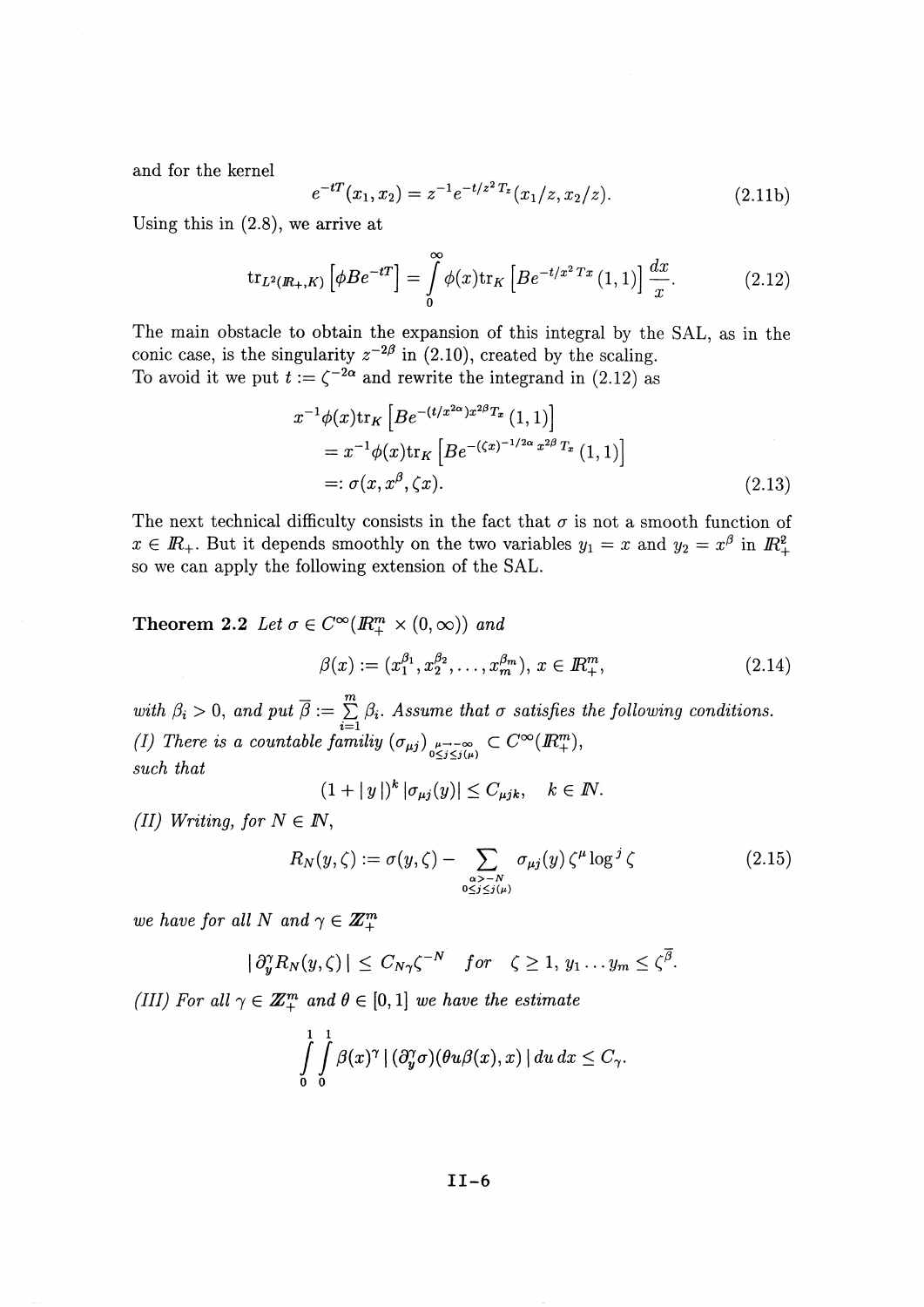*Then, the Mellin regularized integral*

$$
I(\zeta):=\int\limits_0^\infty\!\!\!\sigma(\beta(x),x\zeta)\,dx
$$

*exists and admits the following asymptotic expansion as*  $\zeta \rightarrow \infty$ :

$$
I(\zeta) \underset{\zeta \to \infty}{\sim} \sum_{\mu,j} \int_0^\infty \sigma_{\mu j}(\beta(x)) (\zeta x)^\mu \log^j(\zeta x) dx \qquad (2.16a)
$$

$$
+\sum_{\gamma\in\mathbb{Z}_{+}^{m}}\zeta^{-1-\langle\beta,\gamma\rangle}\int_{0}^{\infty}\frac{\beta(x)^{\gamma}}{\gamma!}(\partial_{y}^{\gamma}\sigma)(0,\zeta)\,d\zeta\tag{2.16b}
$$

$$
+\sum_{\substack{\mu,j\\\langle\beta,\gamma\rangle+\mu=-1}}^{\ell}\zeta^{\mu}\log^{j+1}\zeta\left(\partial_{y}^{\gamma}\sigma_{\mu j}\right)(0)/\left(j+1\right). \tag{2.16c}
$$

We recall that the Mellin regularized integral of a locally integrable function  $f$  on  $I\!\!R_{+}$  is defined as

$$
\int_{0}^{\infty} f(x) dx = \text{Res}_{0} \int_{0}^{1} x^{w-1} f(x) dx \Big|_{w=1} + \text{Res}_{0} \int_{1}^{\infty} x^{w-1} f(x) dx \Big|_{w=1}
$$
 (2.17)

provided both Mellin transforms in (2.17) exist and are meromorphic near *w =* 1.

Accepting for the moment that Theorem 2.2 applies to (2.13), we see that the powers occuring in the expansion depend strongly on the exponents  $\beta_i$ , the dependence becoming entirely transparent through (2.16).

Moreover, it is useful to remark that contributions to the power  $t^0$  can come only from the "interior" terms in (2.16a).

It remains to verify that the  $\sigma$  in (2.13) fulfills indeed the assumptions of Theorem 2.2. To do so, we imitate Hadamard's expansion method for the heat kernel in our setting. This has been done in [Bl] in the more special case of a commutative family  $(A(x))_{x>0}$  and with only small time estimates. But this approach can be generalized to the present setting to yield the following result.

**Theorem 2.3** Assume the conditions (2.6) and (2.7). Then, for any  $N \in \mathbb{Z}_+$ , we *can write*

$$
e^{-tyTy}(1,1) = (4\pi ty)^{-1/2} \sum_{j=0}^{N} (ty)^j U_j(y) e^{-tA(y)} + S_N(t,y), \qquad (2.18)
$$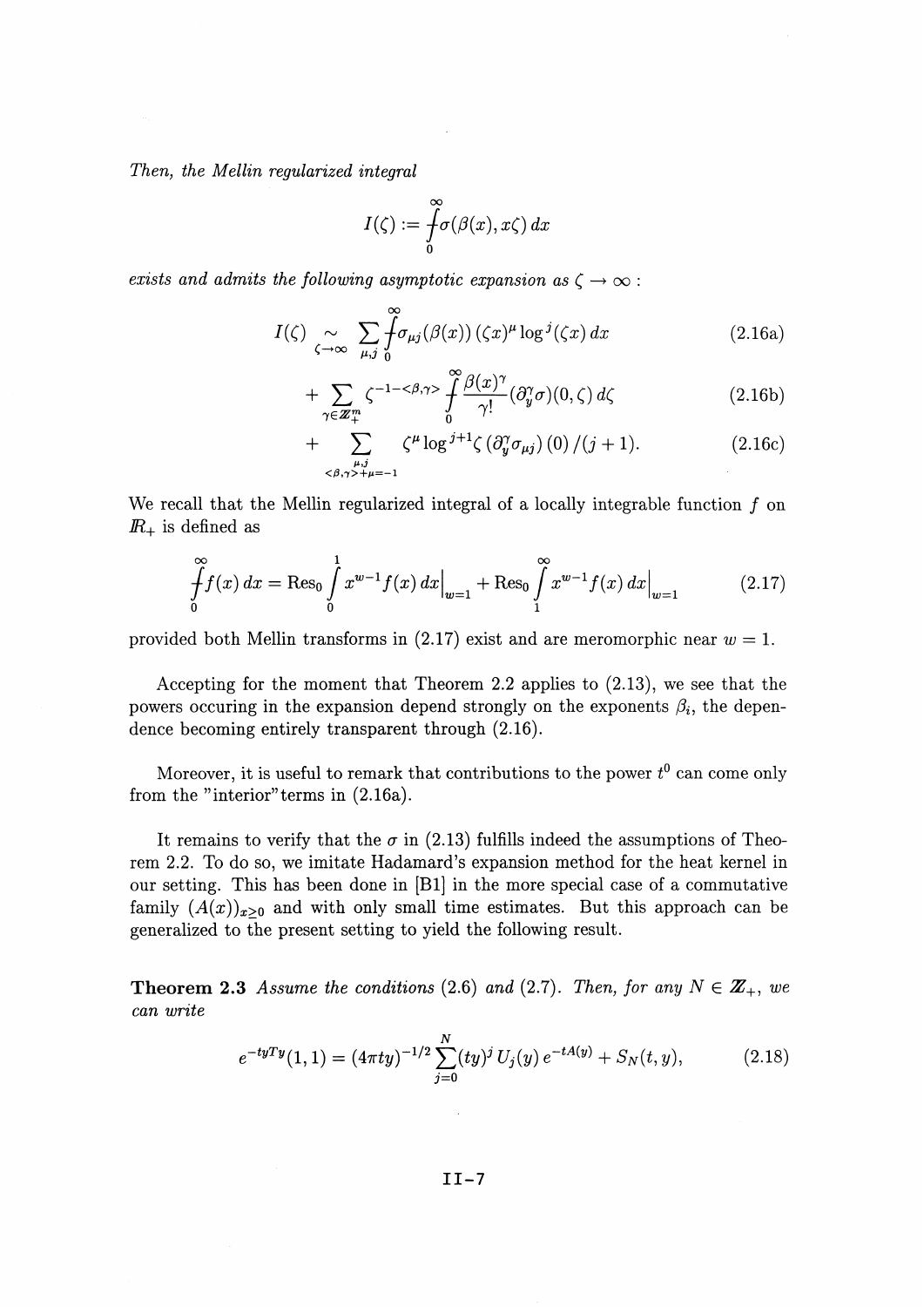*where*  $U_j$  *is a universal polynomial in the variables*  $y^{-1}$ ,  $y$ , and  $A^{(l)}(y)$ , of degree at most  $2j/3$  in the first and third variables. Moreover, with some sequence  $(\nu_N) \nearrow \infty$ .

$$
||\partial_t^{\gamma_1} \partial_y^{\gamma_2} S_N(t, y)||_{tr} \leq c_{N\gamma_1 \gamma_2} y^{\nu_N - \gamma_1 - |\gamma_2|} \frac{(t/y)^{\nu_N - \gamma_1 - |\gamma_2|}}{1 + (t/y)^{\nu_N - \gamma_1 - |\gamma_2|}},
$$
(2.19)

 $\mathcal{L}$ 

*for*  $\gamma_1 \in \mathbb{Z}_+$ ,  $\gamma_2 \in \mathbb{Z}_+^m$ ,  $|y| \leq 1$ , and  $t > 0$ .

Two technical adjustments are necessary now to satisfy the assumptions of Theorem 2.2: Firstly, to remove the singularities,  $x^{-1}$  in (2.13) and  $y^{-1/2}$  in (2.18), we multiply  $(2.13)$  by  $t^{1/2}$ , using

$$
t^{1/2}/x = (t/x^{2\alpha})^{1/2}x^{\beta}.
$$

Secondly, to cut down the *y*-support (as necessary for (2.19)) we choose  $\psi \in C^{\infty}_0(\mathbb{R})$ with  $\psi = 1$  in a neighborhood of supp  $\phi$  and multiply (2.13) by  $\psi(x^{\beta})$ . Then it is easy to see that, in view of the conditions  $(2.6)$  and  $(2.7)$  each term in the sum satisfies the assumptions of Theorem 2.2. Thus, the same is true for the left hand side if we take into account the crucial estimate (2.19). Combining all arguments completes the proof of Thm. 1.2.

### **3. Proof of Theorem 1.3**

Now we use Thm. 1.2 with  $l = 1$  to derive an index formula for  $D<sub>S</sub>$ . We choose  $\varepsilon > 0$  and write  $\phi_{\varepsilon}(x) := \phi(x/\varepsilon)$ , for  $\phi$  as in (2.5). Then we derive from (1.5), Lemma 2.1, (2.8), and the Local Index Theorem the identity

$$
\begin{array}{rcl}\n\operatorname{ind} D_S &=& \operatorname{tr}_{L^2(\wedge^* M)} \left[ \omega e^{-t \varepsilon^{2\alpha} D^2} \right] \\
&=& \operatorname{tr}_{L^2(R_+ \varnothing^2 \otimes H)} \left[ \phi_{\varepsilon} \tilde{\omega} e^{-t \varepsilon^{2\alpha} \tilde{D}^2} \right] + \int_M \left( 1 - \phi_{\varepsilon} \circ \pi_1 \right) L(M) \\
& & \quad + 0_{\varepsilon}(t).\n\end{array}
$$

From (1.2c) we see that *U* is conformally equivalent to a Riemannian product implying that the Pontrjagin classes and hence L(M) vanish on *U.* Therefore,

$$
\text{ind } D_S =: \lim_{\varepsilon \to 0+} \lim_{t \to 0+} I(\varepsilon, t) + \int_{M_1} L(M). \tag{3.1}
$$

Since the family

 $A(x,y) := y^{-2\beta} A_S(xy)$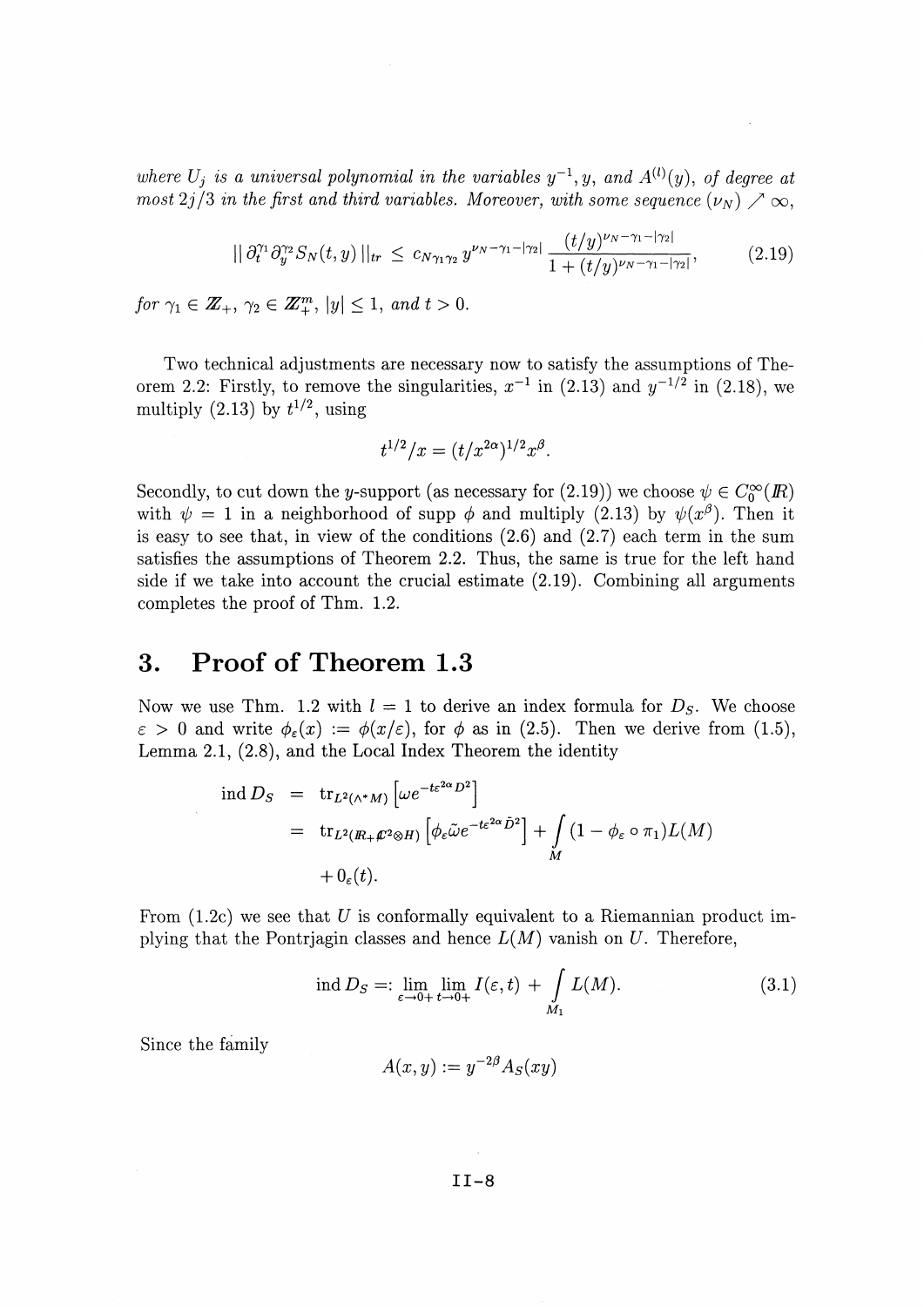satisfies the assumptions (2.6) and (2.7) we can apply the arguments of Sect.2 to evaluate  $I(\varepsilon, t)$  :

$$
I(\varepsilon, t) = \int_{0}^{\infty} \phi_{\varepsilon}(x) \operatorname{tr}_{\mathbb{C}^2 \otimes H} \left[ \tilde{\omega} e^{-t(\varepsilon/x)^{2\alpha} x^{2\beta} T_x}(1, 1) \right] \frac{dx}{x}
$$
  

$$
= \int_{0}^{\infty} \phi(x) \operatorname{tr}_{\mathbb{C}^2 \otimes H} \left[ \tilde{\omega} e^{-tx^{-2\alpha} (\varepsilon x)^{2\beta} T_{\varepsilon x}}(1, 1) \right] \frac{dx}{x}.
$$
 (3.2)

Next we plug in the expansion (2.18) for the kernel and observe that all terms except the one with  $j = 0$  either get multiplied by a positive power of  $\varepsilon$  or else are  $0_{\varepsilon}(t)$ . Thus, it follows from Theorem 2.2 that a nonvanishing contribution to  $t^0$  can at most result from the expansion of

$$
I_0(\varepsilon,t):=\int\limits_0^\infty \phi(x)(4\pi\,tx^{-2\alpha})^{-1/2}(\varepsilon x)^{-\beta}\,\mathrm{tr}_{\mathbb{C}^2\times H}\left[\tilde\omega e^{-(tx^{-2\alpha})A_S(\varepsilon x)}\right]\,\frac{dx}{x}.
$$

We now expand the exponential around  $\varepsilon x = 0$ . Arguing as before we see that the  $\varepsilon^{-\beta}$  singularity drops out, in view of (2.3), and that only the contribution from the second term can survive. This gives, with (2.4),

$$
\lim_{\varepsilon \to 0+} \lim_{t \to 0+} I(\varepsilon, t) = \lim_{\varepsilon \to 0+} \lim_{t \to 0+} I_1(\varepsilon, t)
$$
\n
$$
= \lim_{t \to 0+} (4\pi)^{-1/2} \int_{0}^{\infty} \phi(x) (tx^{-2\alpha})^{1/2} \text{tr}_{\mathcal{C}^2 \times H} \left[ \tilde{\omega} \tilde{D}_N e^{-tx^{-2\alpha} D_N^2} \right] \frac{dx}{x}
$$
\n
$$
= \lim_{t \to 0+} -\alpha \pi^{-1/2} \int_{0}^{\infty} \phi(x) (tx^{-2\alpha})^{1/2} \text{tr}_{H} \left[ D_N e^{-tx^{-2\alpha} D_N^2} \right] \frac{dx}{x}
$$
\n
$$
= \lim_{t \to 0+} \left( -\frac{1}{2\sqrt{\pi}} \int_{0}^{\infty} \phi((t/u)^{1/2\alpha}) u^{-1/2} \text{tr}_{H} \left[ D_N e^{-u D_N^2} \right] du \right)
$$
\n
$$
= -\frac{1}{2\Gamma(1/2)} \int_{0}^{\infty} u^{-1/2} \text{tr}_{H} \left[ D_N e^{-u D_N^2} \right] du
$$
\n
$$
= -\frac{1}{2} \eta(N).
$$
\n(3.3)

To carry out the last limit we have used dominated convergence, observing that the integrand admits an asymptotic expansion near  $u = 0$  and hence must be integrable since the  $t$ -limit exists. This finishes the proof of Theorem 1.3.

It is remarkable that the same argument does not work in the conic case due to the lack of  $\varepsilon$ -powers. Thus the metric horns are not only amenable to conical